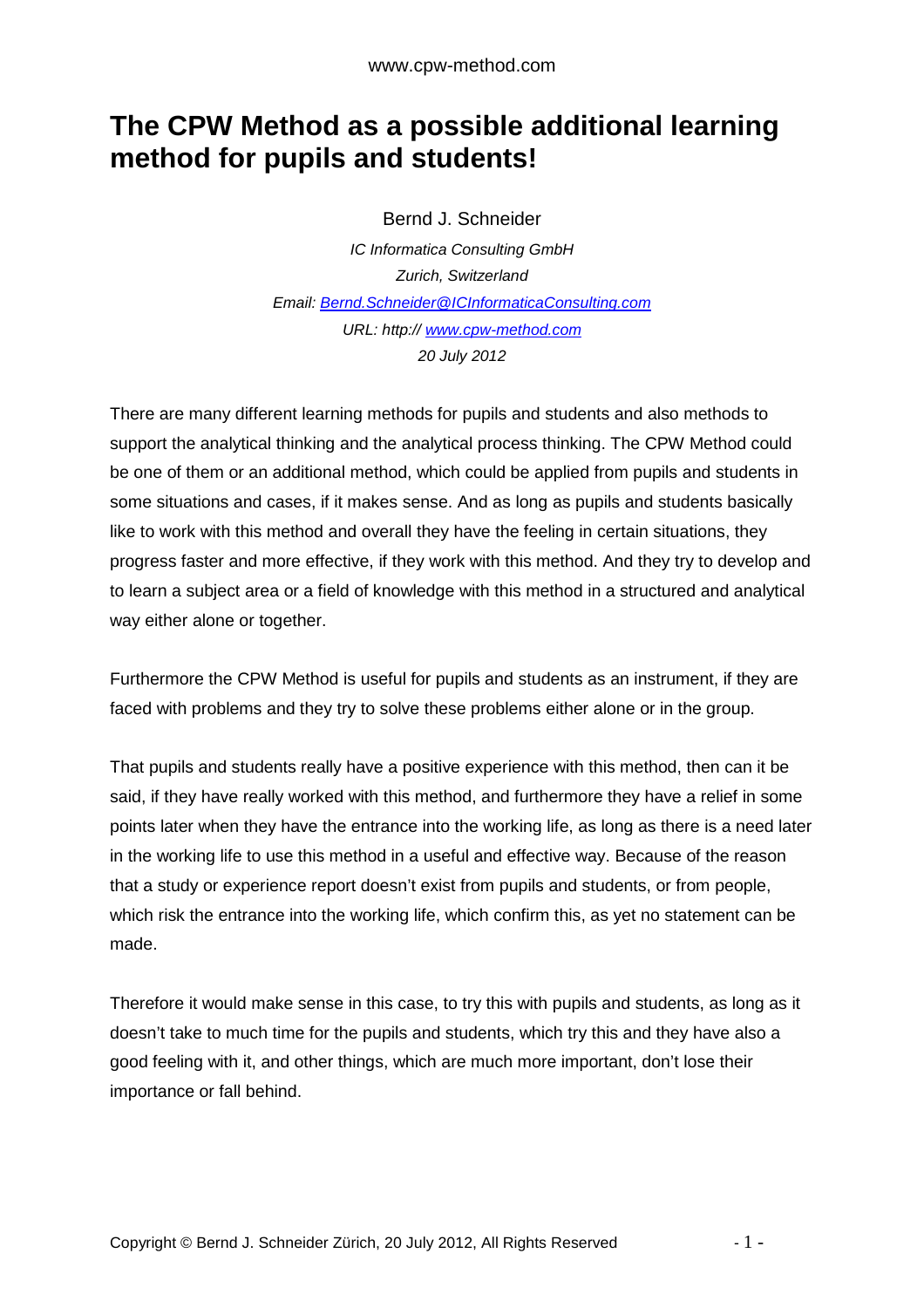The method should be as said before overall for pupils and students in the practical application a benefit and an instrument to learn things or to solve problems alone or together.

To show some evidence that this really works, that the CPW Method is a useful and helpful method, and where pupils and students like to apply this method in some situations and for exercises, it will be here introduced different variants, how pupils and students can work on a text according to different methods either alone or in small groups. The texts can be an unusual subject area, but it can be also from a subject area, where they are familiar or from a subject area, which they really like to study.

The text of the particular area can be in a describing manner, where relationships from a subject area can be explained extensive. It can be also a text, where one or several unsolved exercises are described. It can be a newspaper article, where is described a event. So, it can be any text, which is useful for an analysis.

The methods, which are applied then from the pupils and students either alone or in small groups, are then respectively the conventional methods in combination with the CPW Method. On the one hand the pupils and students will work only with the conventional methods and on the other hand they will apply then the conventional methods in combination with the CPW Method, then to make the experience of the comparison of the applied methods, which methods are better in certain things, which methods have in certain things their advantages respectively also disadvantages, and with which methods it is more easier to work in certain things, and which methods for example are especially useful for a workshop, because with the application of a method the things and the relationships can be also represented among others through graphical objects. How the pupils and students make their experience with the applied methods, is also dependant from the given texts, which represent a specific content. After a workshop the pupils and students should get a feeling for, if in some situations them the work with the applied method seems to be useful, either if they work alone or together in a group. Perhaps some of them are then also even excited? But you can only say this, if you have then the direct feedback from the people.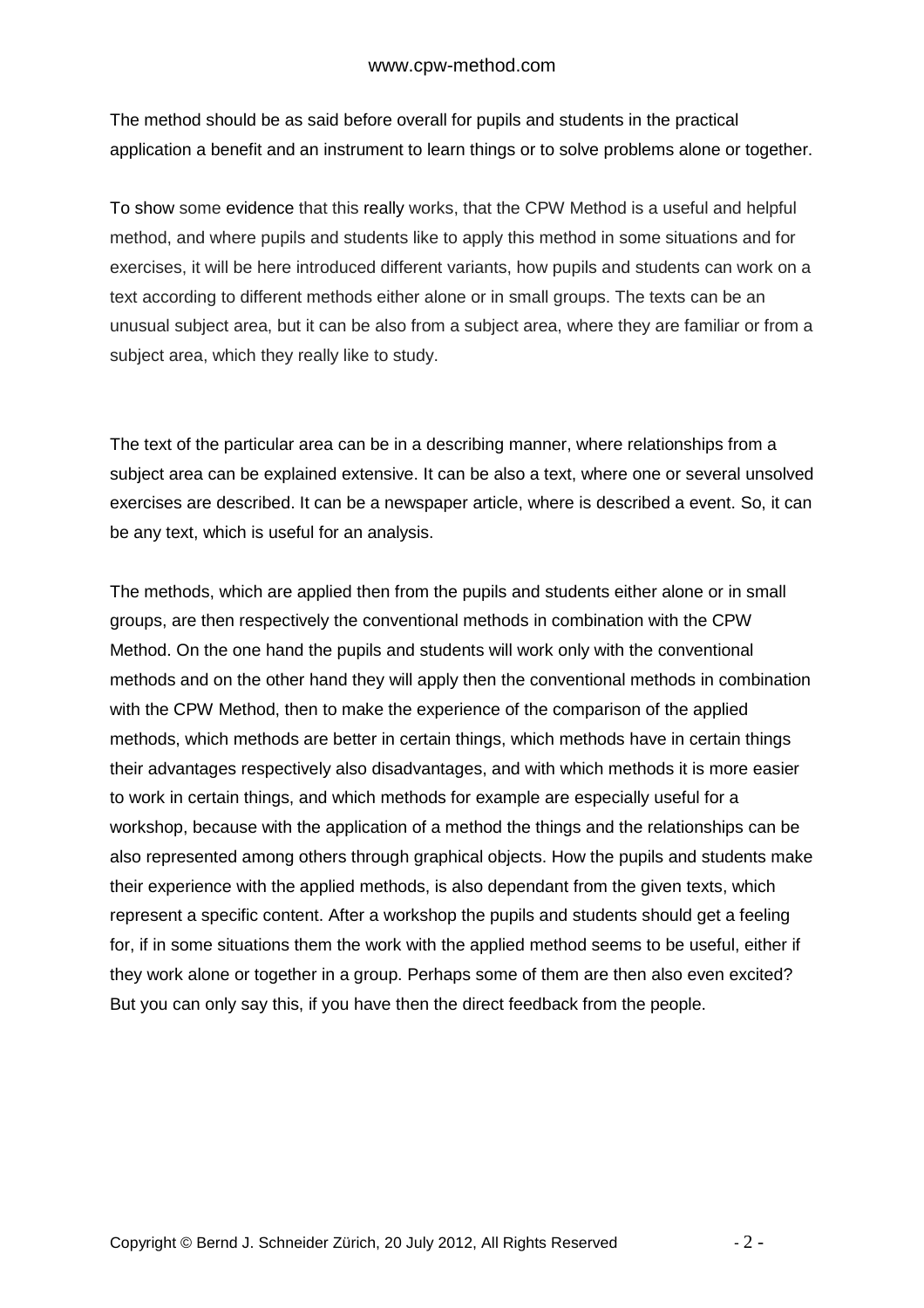The variants, which are now introduced, are only a part of possibilities first of all, where conventional methods in combination with the CPW Method can be applied. Furthermore there is of course even more possibilities.

There will be now only a part of the possibilities introduced, to keep it simple and reasonable, how with conventional methods in combination with the CPW Method can be worked.

In the beginning the examples may seem simple, how you work with conventional methods and in combination with the CPW Method, but this is needed, to provide the bridge and the connection, where you work on things with relative simple methods first of all, and afterwards to have then the special methods, and then to summarize again at the end of the work process the things with relative simple methods.

The introduced variants should be also only proposals. Everybody who knows conventional methods from his point of view, can apply them in combination with the CPW Method, as long as it makes sense for him, to have so perhaps a better variant of methods, to analyze things and or to solve problems.

With the introduced variants the involved people should work alone with the methods on the one hand, and on the other hand then also again in a group of about 3 until maximal 5 people, so that in the group each person then can get a chance to speak.

The texts can be given, but they can be also chosen from the particular individual pupils and students, so that also the situation is given, that the pupils and students are hopefully interested for the chosen texts and these texts seem to be interesting enough, so that the motivation of the people does really exist, to analyze the chosen texts or exercises or to solve problems or to search for possible solution variants.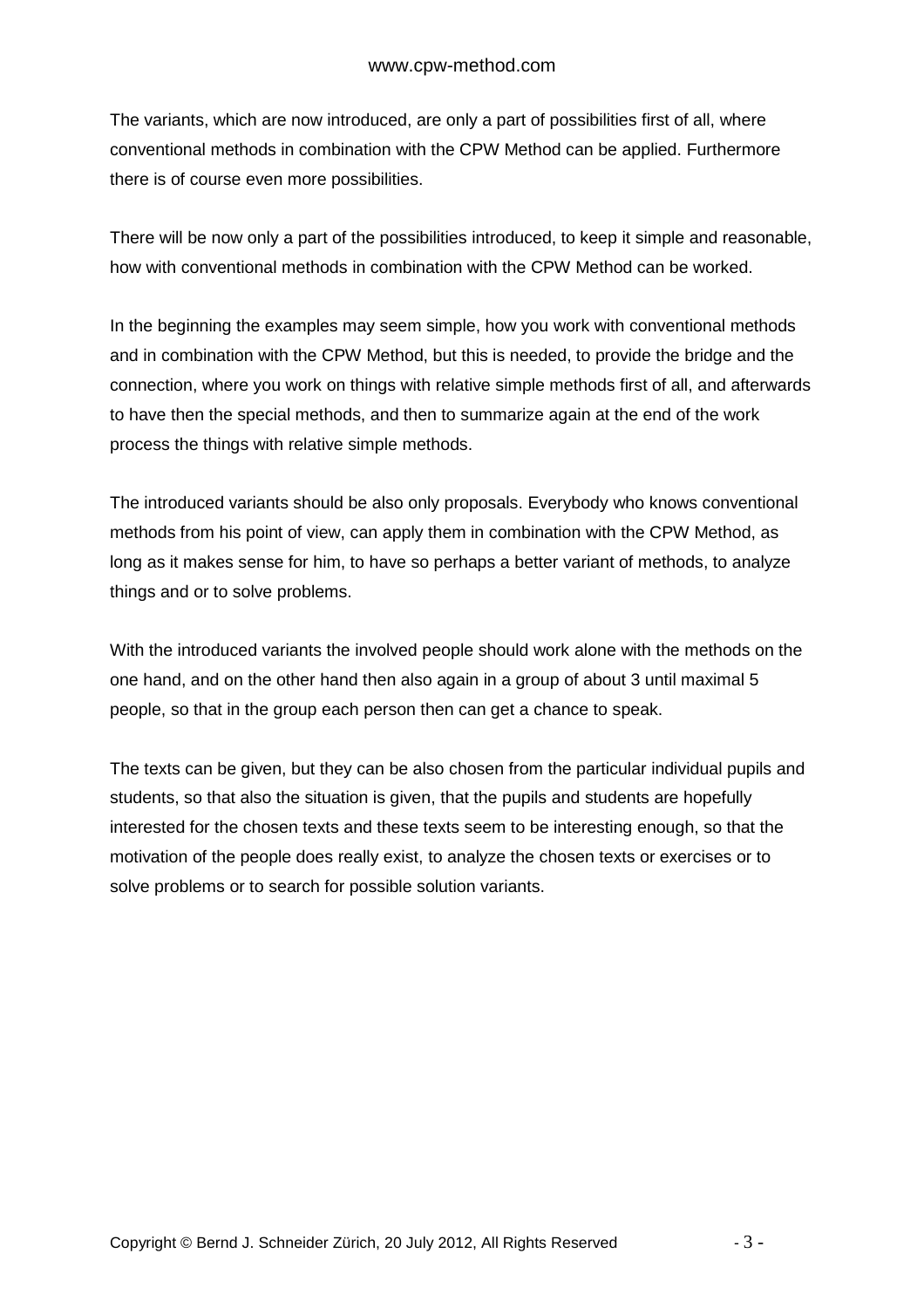## www.cpw-method.com

There are X different variants, how you can work on a text.

We come to the first variant of a method how you can work on a text:

A text has been chosen with appropriate content.

A summary is made with the points, which seems to be important.

Here is the next variant:

A text has been chosen with appropriate content.

A summary is made with the points, which seems to be important.

If it makes sense, the summarized points are represented with a context diagram.

Here is the next possible variant:

A text has been chosen with appropriate content.

A summary is made with the points, which seems to be important.

If it makes sense, the summarized points are represented with a context diagram.

The previous result has been created for example from a person alone and this person use this now as material or as input for a workshop.

On the one hand in the workshop are discussed the summarized points and on the other hand is discussed the created context diagram.

Furthermore a questionnaire is created, with which the things are challenged according to certain criteria or also from the heart, and the questions are already answered either during the workshop or in a further follow-up workshop with the objective to get a good result.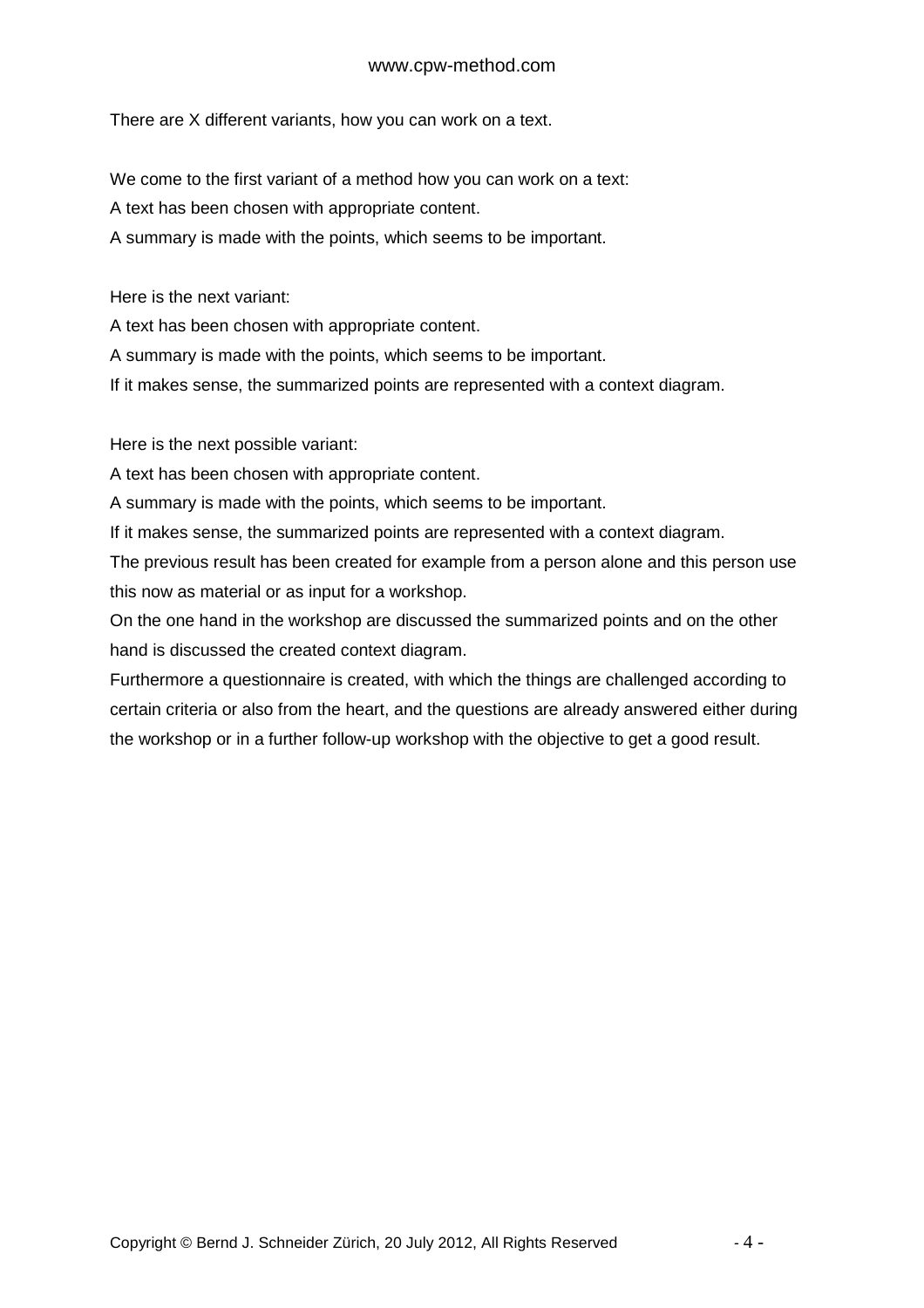Here is now the next variant but in combination with the CPW Method:

A text has been chosen with appropriate content. A summary is made with the points, which seems to be important. If it makes sense, the summarized points are represented with a context diagram.

Now is the question at the context diagram: Who is responsible for what? This means on the one hand you have responsibilities in the context diagram and on the other hand you have things or objects, for what the people are responsible. At the CPW Method this context diagram is named CPW Subject Object Context Diagram.

Within the CPW Subject Object Context Diagram the responsibilities are the subjects, which are the CPW Subjects and the things and objects are the CPW Objects within the CPW Subject Object Context Diagram.

At the CPW Subject Object Context Diagram you see, for what, for which things and for which objects the responsibilities are responsible and it is another good basis or an input for a workshop, in which either is analyzed or it is searched for solutions.

The previous result has been created for example from a person alone and this person use this now as material or as input for a workshop.

On the one hand in the workshop are discussed the summarized points and on the other hand is discussed the created context diagram respectively the CPW Subject Object Context Diagram, where you see, who is responsible for what.

Furthermore a questionnaire is created, with which the things are challenged according to certain criteria or also from the heart, and the questions are already answered either during the workshop or in a further follow-up workshop with the objective to get a good result.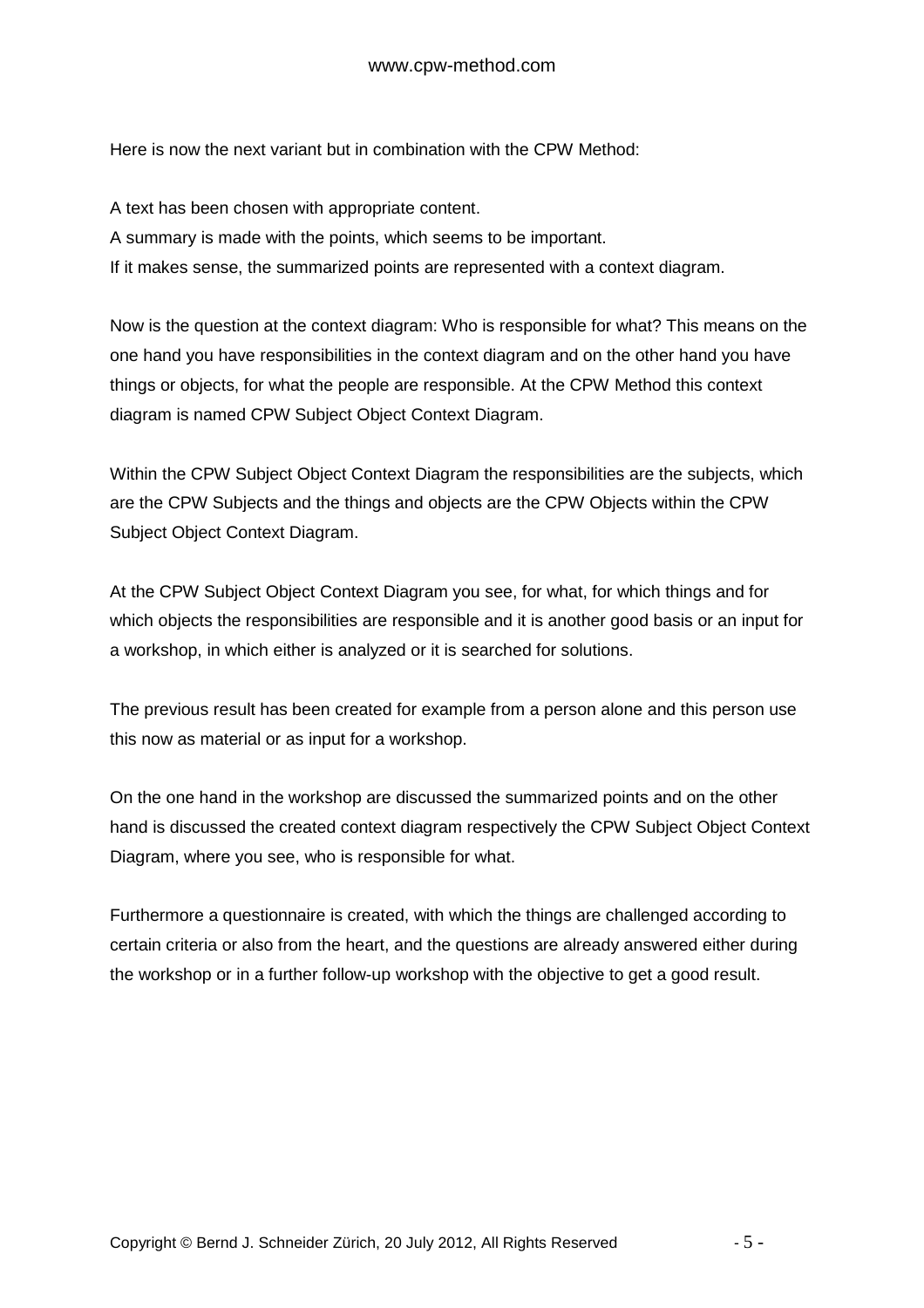Here is now a further possible variant in combination with the CPW Method.

First of all the used methods are the same as in the previous described variant on the one hand the use of the conventional methods but also in combination with the CPW Method. For the reason of the completeness is this part here again:

A text has been chosen with appropriate content. A summary is made with the points, which seems to be important. If it makes sense, the summarized points are represented with a context diagram.

Now is the question at the context diagram: Who is responsible for what? This means on the one hand you have responsibilities in the context diagram and on the other hand you have things or objects, for what the people are responsible. At the CPW Method this context diagram is named CPW Subject Object Context Diagram.

Within the CPW Subject Object Context Diagram the responsibilities are the subjects, which are the CPW Subjects and the things and objects are the CPW Objects within the CPW Subject Object Context Diagram.

At the CPW Subject Object Context Diagram you see, for what, for which things and for which objects the responsibilities are responsible and it is another good basis or an input for a workshop, in which either is analyzed or it is searched for solutions.

The previous result has been created for example from a person alone and this person use this now as material or as input for a workshop.

On the one hand in the workshop are discussed the summarized points and on the other hand is discussed the created context diagram respectively the CPW Subject Object Context Diagram, where you see, who is responsible for what.

Furthermore a questionnaire is created, with which the things are challenged according to certain criteria or also from the heart, and the questions are already answered either during the workshop or in a further follow-up workshop with the objective to get a good result.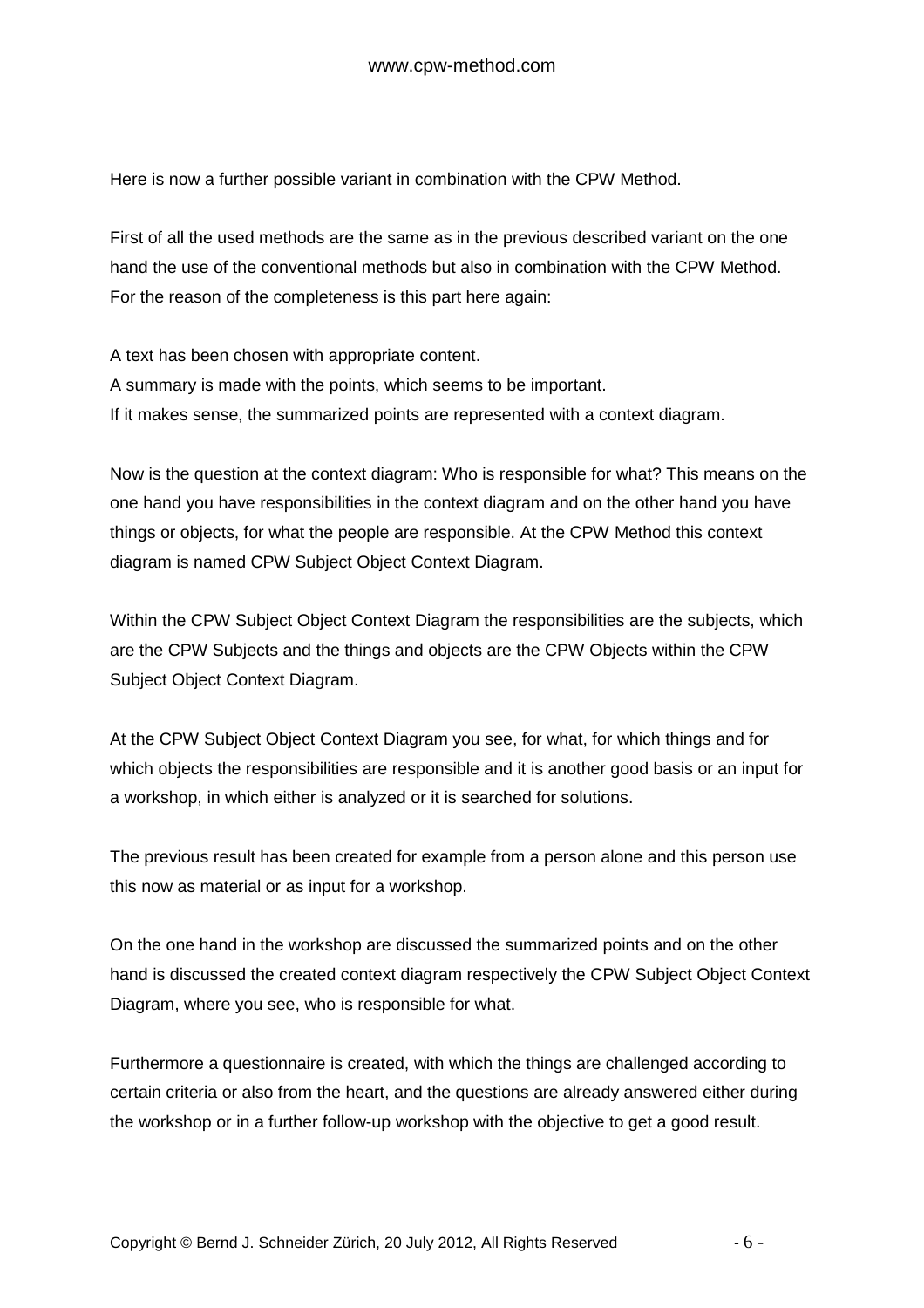As said before you see no differences of the methods until now to the previous described variant.

At this described variant comes furthermore the question of the process into effect. How can what proceed with people or with things? There are of course different questioning, what kind of a process do you really want? Or, what do you want to describe with a process? Do you want or do you need a solution finding process, that means the possible steps how you search for a solution? Do you need a problem solving process, in which among others first of all are described the problems in process steps, or do you need a realization process, in which is described, how you want to realize things with people together, or you need a process, in which is described how the process in an organization or a system can proceed or do you need a decision finding process, in which the process steps are described, how it comes to a decision, or do you need a decision process, in which is described step by step, which different responsibilities decide one after another for things and from these people then is demanded a decision within a process, to bring then at the end an overall decision for certain things.

This means, there are different kind of processes or process views, how things or things with people can proceed. But in all cases is all the time the same question: Who is responsible for what in the particular process step? Because you have already available the CPW Subject Object Context Diagram, in which is described, who is responsible for what, you can take it now of course as a good basis, to describe the desired processes.

In this case is used the CPW Process as a process method, in which every process step with the CPW Process is represented as a simple sentence with a subject, a predicate and an object. The subject is the responsibility, which is represented with the CPW Subject, and with the object is represented the things, objects or the process result, which is represented with the CPW Object, and the predicate is the conjugated verb, which is represented with the CPW Predicate, so that the simple sentence is complete, to describe a process step with the CPW Process.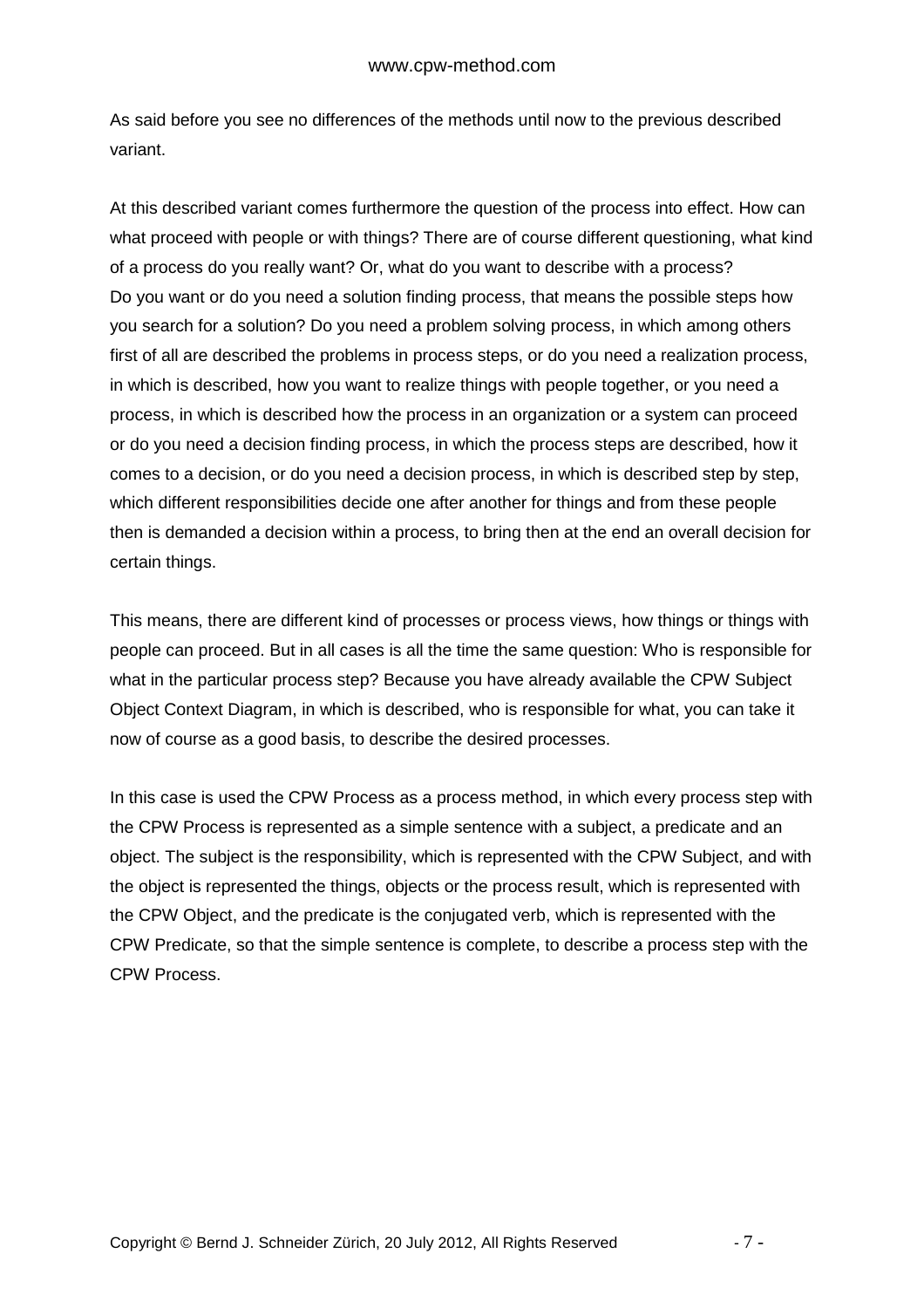This means, for the reason, that the process steps are represented with the CPW Process method, that every process step is in the context of a responsibility with the CPW Subject and the responsible things, objects or process results with the CPW Object.

With the CPW Process or the created processes respectively created kind of processes you have another good basis, to perform a workshop successful, to come then in the workshops again on a further possible good result, whereby you also can create a process together in a workshop.

Here is again the summary what happens until now:

A text has been chosen with appropriate content.

A summary is made with the points, which seems to be important.

It is created a context diagram, in this case a CPW Subject Object Contect Diagram, where you see who is responsible for what.

With this work results is made a workshop. In this workshop is created a questionnaire. In this workshop respectively but also in the follow-up workshop are placed further questions or the questions are answered then.

Afterwards are created with the previous work results, as long as it is needed, and it makes sense, processes or certain kind of processes with the CPW Process method. For the creation of the CPW Processes is used particularly the already created CPW Subject Object Context Diagram, where you see, who is for what and for which things responsible? In the way of proceeding or in the work step of the creation of the processes, either alone or together in the group within a workshop may come up under circumstances or probably still more questions, which can be collected into the questionnaire, and which are then analyzed or answered immediately or then in follow-up workshops.

At the numbers of workshop, which are held and performed, you should make sure, that you always take care again at the numbers of results for the appropriate summaries, to have the overview over the key points.

The whole can be also described as an iterative process, where are made workshops so long, until the results are hopefully satisfying for all involved people and you have received overall a good work result.